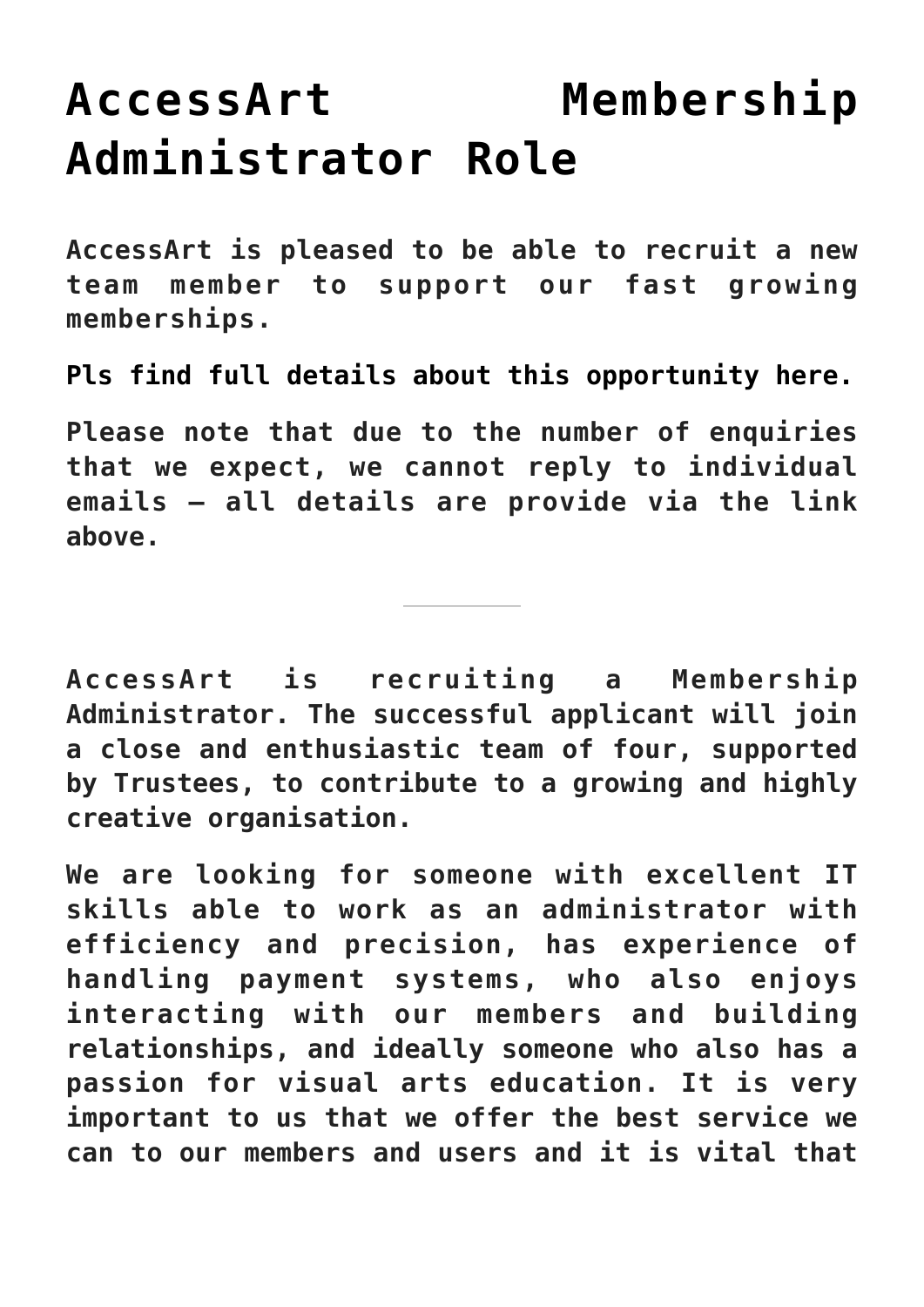**you are able to help us continue to deliver a friendly, efficient service to all.**

**You should be able to follow instructions and established protocol whilst also being selfmotivated. The successful candidate will be very much part of a team, supporting the Membership Manager and working alongside our Book-keeper. Although you will be working by yourself remotely, the team works very closely together online with via zoom, chat and email.**

**Finally, you should be available for flexible working, as we respond to membership requests as they come in. In practice this might mean spreading the 7 to 15 hours over a period of days which can be agreed in advance.**

**Status of Employment**

**The role is offered on an employed basis as a permanent contract with an initial 3 months probationary period. The salary will be £15 per hour and you will be contracted to work a minimum 7 hours per week and a maximum of 15 hours per week. Statutory employment rights apply https://www.gov.uk/employment-status/employee**

**The successful applicant should be based in the UK. All employees work for AccessArt remotely (from home), even outside Covid lockdown. Line-Managed by: Paula Briggs, Creative Director**

**Timeline**